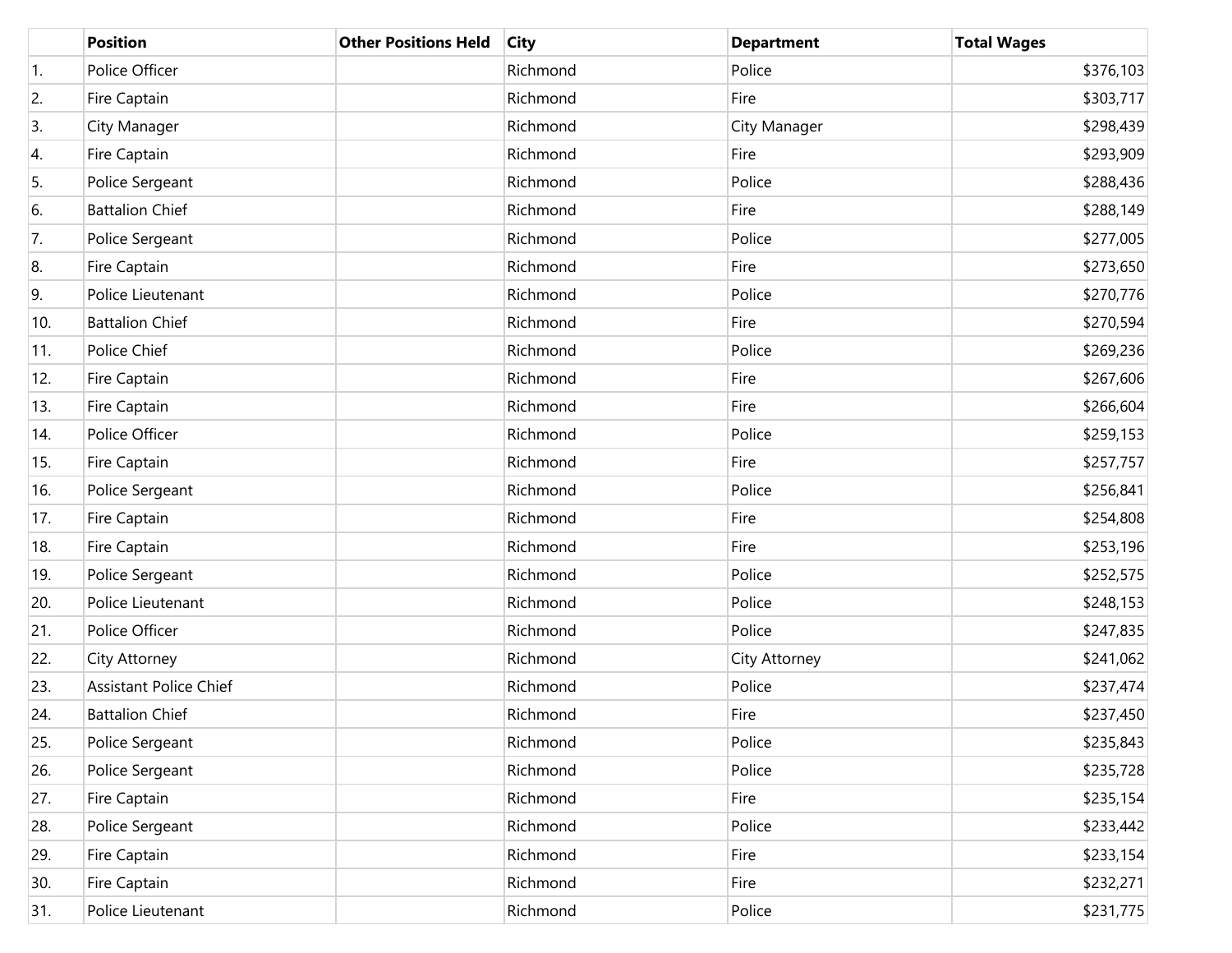| 32. | Police Officer                         | Richmond | Police                              | \$231,769 |
|-----|----------------------------------------|----------|-------------------------------------|-----------|
| 33. | Police Captain                         | Richmond | Police                              | \$231,578 |
| 34. | <b>Battalion Chief</b>                 | Richmond | Fire                                | \$230,190 |
| 35. | Police Sergeant                        | Richmond | Police                              | \$229,812 |
| 36. | Police Lieutenant                      | Richmond | Police                              | \$228,198 |
| 37. | Police Officer                         | Richmond | Police                              | \$227,414 |
| 38. | Police Captain                         | Richmond | Police                              | \$226,158 |
| 39. | Police Captain                         | Richmond | Police                              | \$226,146 |
| 40. | Police Lieutenant                      | Richmond | Police                              | \$225,183 |
| 41. | Police Officer                         | Richmond | Police                              | \$224,345 |
| 42. | Police Lieutenant                      | Richmond | Police                              | \$221,572 |
| 43. | <b>Planning Director</b>               | Richmond | Planning And Building<br>Regulation | \$221,458 |
| 44. | Police Lieutenant                      | Richmond | Police                              | \$221,184 |
| 45. | Human Resources Management<br>Director | Richmond | Human Resources<br>Management       | \$221,167 |
| 46. | Port Director                          | Richmond | Port                                | \$219,361 |
| 47. | Fire Captain                           | Richmond | Fire                                | \$218,327 |
| 48. | <b>Battalion Chief</b>                 | Richmond | Fire                                | \$217,896 |
| 49. | Police Officer                         | Richmond | Police                              | \$217,641 |
| 50. | Police Lieutenant                      | Richmond | Police                              | \$216,777 |
| 51. | <b>Fire Chief</b>                      | Richmond | Fire                                | \$216,703 |
| 52. | Police Sergeant                        | Richmond | Police                              | \$215,517 |
| 53. | Fire Engineer                          | Richmond | Fire                                | \$215,401 |
| 54. | Fire Captain                           | Richmond | Fire                                | \$214,359 |
| 55. | Fire Captain                           | Richmond | Fire                                | \$211,275 |
| 56. | Fire Inspector II                      | Richmond | Fire                                | \$211,260 |
| 57. | Fire Captain                           | Richmond | Fire                                | \$209,698 |
| 58. | Police Officer                         | Richmond | Police                              | \$209,207 |
| 59. | Fire Engineer                          | Richmond | Fire                                | \$208,612 |
| 60. | Fire Captain                           | Richmond | Fire                                | \$208,085 |
| 61. | Fire Captain                           | Richmond | Fire                                | \$208,001 |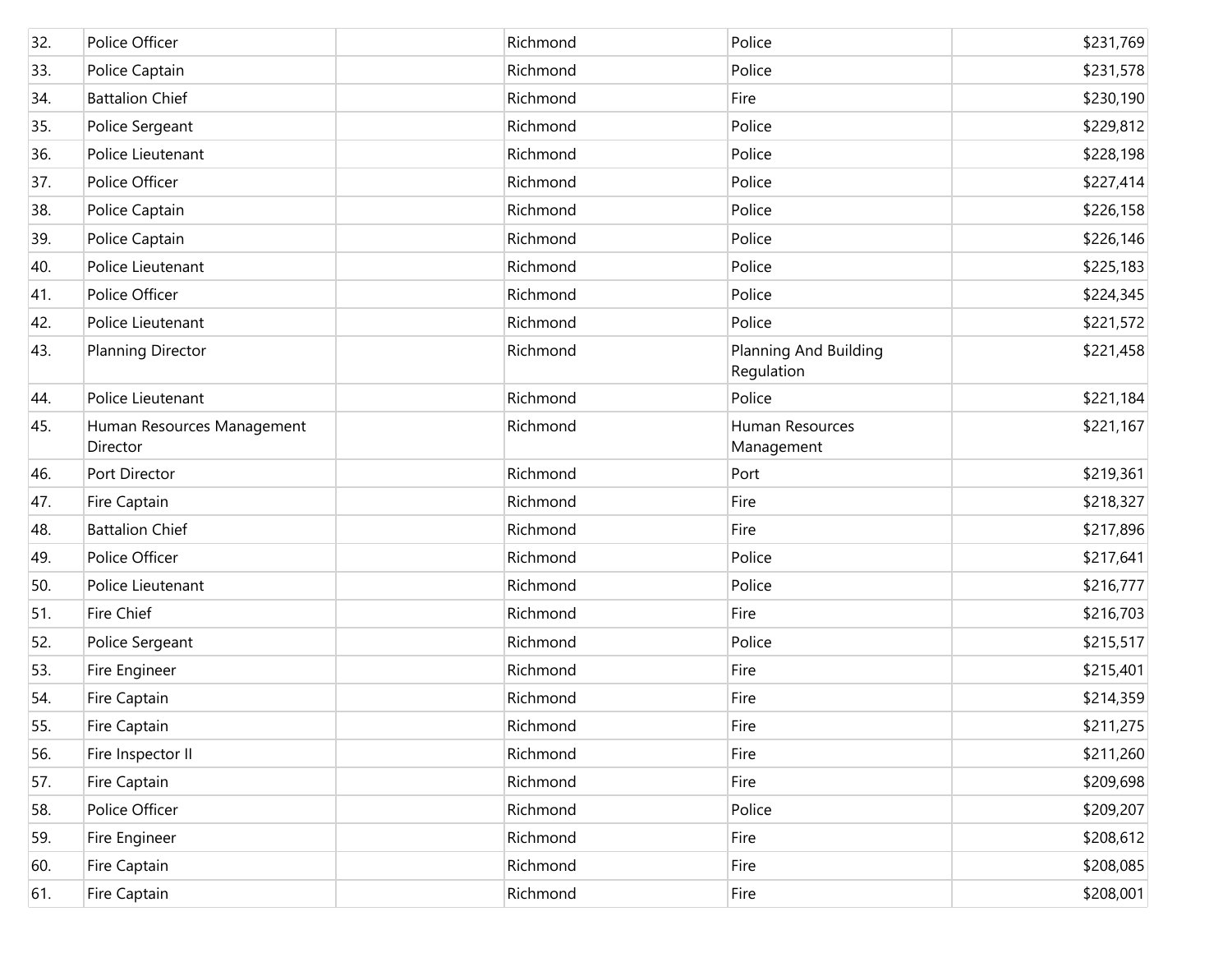| 62. | Fire Engineer                                              | Richmond | Fire                              | \$207,395 |
|-----|------------------------------------------------------------|----------|-----------------------------------|-----------|
| 63. | Fire Engineer                                              | Richmond | Fire                              | \$206,640 |
| 64. | Fire Inspector II                                          | Richmond | Fire                              | \$205,231 |
| 65. | Police Lieutenant                                          | Richmond | Police                            | \$204,813 |
| 66. | Fire Engineer                                              | Richmond | Fire                              | \$204,547 |
| 67. | Fire Captain                                               | Richmond | Fire                              | \$203,851 |
| 68. | Fire Captain                                               | Richmond | Fire                              | \$203,524 |
| 69. | Police Lieutenant                                          | Richmond | Police                            | \$203,178 |
| 70. | Police Officer                                             | Richmond | Police                            | \$202,395 |
| 71. | <b>Battalion Chief</b>                                     | Richmond | Fire                              | \$201,900 |
| 72. | Police Sergeant                                            | Richmond | Police                            | \$201,888 |
| 73. | Public Works Maintenance and<br><b>Operations Director</b> | Richmond | Capital Improvement<br>Department | \$201,227 |
| 74. | Fire Engineer                                              | Richmond | Fire                              | \$200,341 |
| 75. | Police Officer                                             | Richmond | Police                            | \$198,777 |
| 76. | Fire Engineer                                              | Richmond | Fire                              | \$197,733 |
| 77. | Senior Assistant City Attorney                             | Richmond | City Attorney                     | \$196,648 |
| 78. | Senior Assistant City Attorney                             | Richmond | City Attorney                     | \$195,778 |
| 79. | Police Officer                                             | Richmond | Police                            | \$195,740 |
| 80. | Police Sergeant                                            | Richmond | Police                            | \$194,954 |
| 81. | Fire Engineer                                              | Richmond | Fire                              | \$193,840 |
| 82. | Police Officer                                             | Richmond | Police                            | \$193,825 |
| 83. | Senior Assistant City Attorney                             | Richmond | City Attorney                     | \$193,496 |
| 84. | Police Captain                                             | Richmond | Police                            | \$193,453 |
| 85. | Police Officer                                             | Richmond | Police                            | \$192,391 |
| 86. | Police Officer                                             | Richmond | Police                            | \$191,177 |
| 87. | Fire Captain                                               | Richmond | Fire                              | \$189,912 |
| 88. | Employment & Training Director                             | Richmond | <b>Employment And Training</b>    | \$189,326 |
| 89. | Police Officer                                             | Richmond | Police                            | \$189,188 |
| 90. | Police Officer                                             | Richmond | Police                            | \$188,876 |
| 91. | Police Sergeant                                            | Richmond | Police                            | \$188,669 |
| 92. | Police Officer                                             | Richmond | Police                            | \$188,193 |